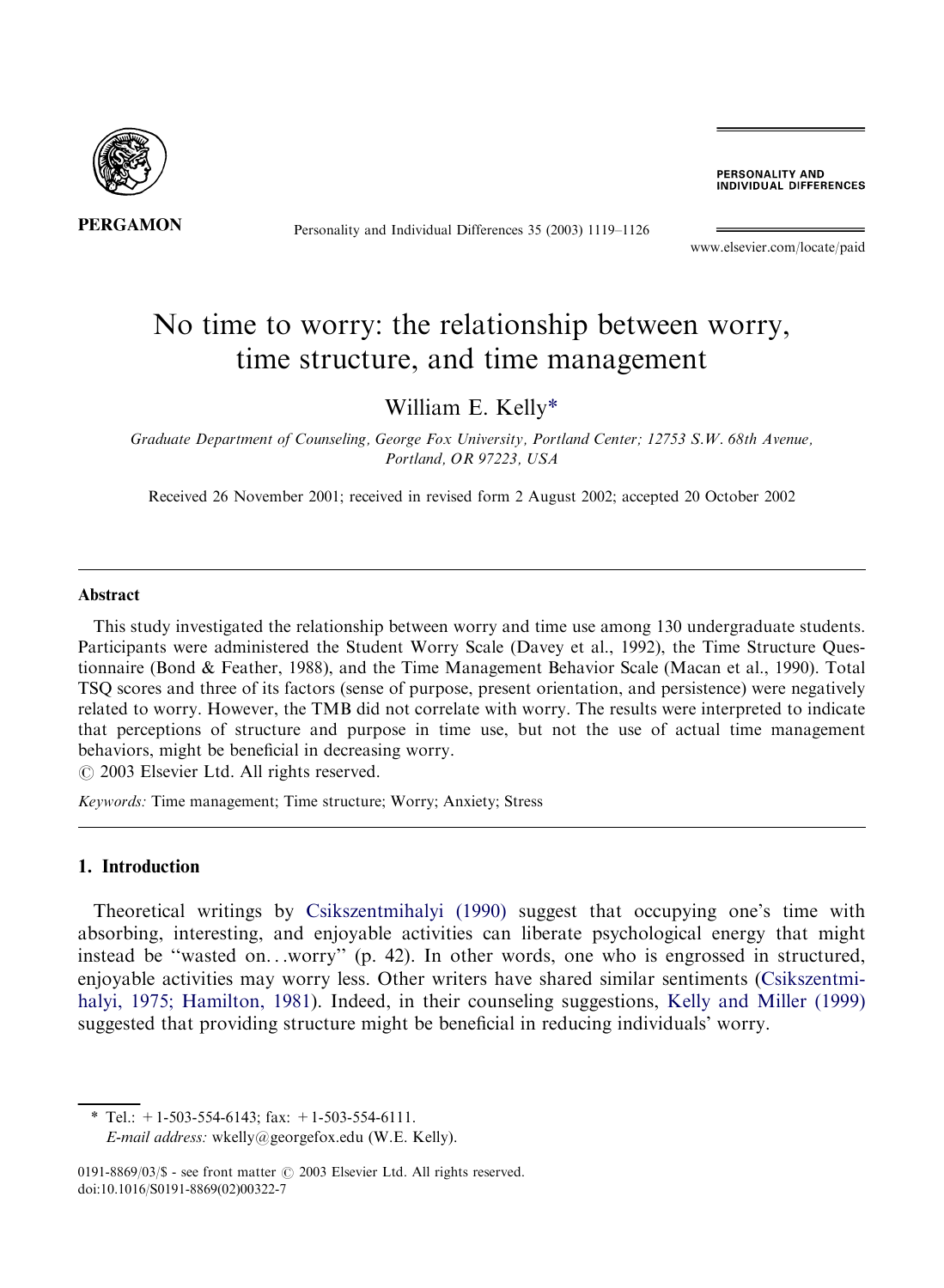[Kelly \(2002b\)](#page--1-0) further specifies that structuring one's time, not necessarily structure in general, may be a key element in reducing unpleasant psychological experiences. Previous research ([Bond](#page--1-0) [& Feather, 1988; Macan, Shahani, Dipboye, & Phillips, 1990](#page--1-0)) supports this assertion. Thus, theoretically, structuring one's time might somewhat help to alleviate worry. However, empirical investigations to specifically test this possibility have not been conducted. The purpose of this study was to examine the relationship between worry and two time-related variables (time structure and purpose and time management).

[Bond and Feather \(1988\)](#page--1-0) developed a measure of time structure and purpose (the Time Structure Questionnaire: TSQ), to measure the degree to which individuals order and have meaning in their time. [Bond and Feather \(1988\)](#page--1-0) report that individuals scoring higher on the TSQ also score higher on measures of psychological well-being (self-esteem, purpose in life, and extraversion) and an orientation towards hard work, and lower on measures of distress (depression, anxiety, hopelessness, and neuroticism) and physical symptoms. Time structure and purpose (the TSQ) has also been negatively related to boredom proneness [\(Vodanovich & Watt,](#page--1-0) [1999\)](#page--1-0).

The Time Management Behavior Scale (TMB; [Macan et al., 1990](#page--1-0)) was developed to measure behaviors thought to be "critical to the construct of time management" (p. 761). The TMB is thought to measure different elements of time use than the TSQ ([Macan et al., 1990](#page--1-0)). For instance, the TMB was designed to measure specific time management behaviors (e.g., planning and goal setting), while the TSQ measures more general time-related information (e.g., persistence in time use and present orientation). The authors of the TMB report that individuals reporting more time management behaviors (scoring high on the TMB) score higher on measures of Type-A personality, job and life satisfaction, academic performance, and lower on measures of stress. Additional research has indicated that time management behaviors (high scores on the TMB) are also related to more accuracy in predicting task duration [\(Francis-Smythe & Robert](#page--1-0)[son, 1999](#page--1-0)), decreased work-tension and increased job satisfaction [\(Macan, 1994](#page--1-0)), and lower scores on trait-procrastination [\(Lay, 1992](#page--1-0)).

Worry has been related to two time-related constructs. Worry has been positively related to procrastination [\(Stober & Joormann, 2001\)](#page--1-0), which can be defined as delaying certain activities and using current time for other purposes. Procrastinators are typically not well organized or structured in time use [\(McCown, Petzel, & Rupert, 1987\)](#page--1-0). Worry has also been positively related to boredom proneness ([Kelly, 2002a](#page--1-0)). Conceptually, boredom might be seen as having one's time empty or not engaging in interesting activities ([Mikulas & Vodanovich, 1993](#page--1-0)).

[Csikszentmihalyi \(1990\)](#page--1-0) suggests that being able to organize one's consciousness in such a way that information coming into awareness is congruent with one's goals and self-concept reduces negative psychological activity, including worry. Organizing consciousness can be partly accomplished by creating order in the self and the environment. It seems possible, then, that structure and order of time might serve to decrease uncertainty and therefore the perceived danger in worriers' environments [\(Dugas, Gosselin, & Ladouceur, 2001\)](#page--1-0). Providing some structure and order in the environment might serve to reduce the need to continually seek solutions and protection from outside threats, common behaviors of worriers [\(Kelly & Miller, 1999\)](#page--1-0). If this were the case, then providing structuring and management of one's time should be associated with decreased worry. It was hypothesized, therefore, that in this study worry would negatively relate to time structure and time management.